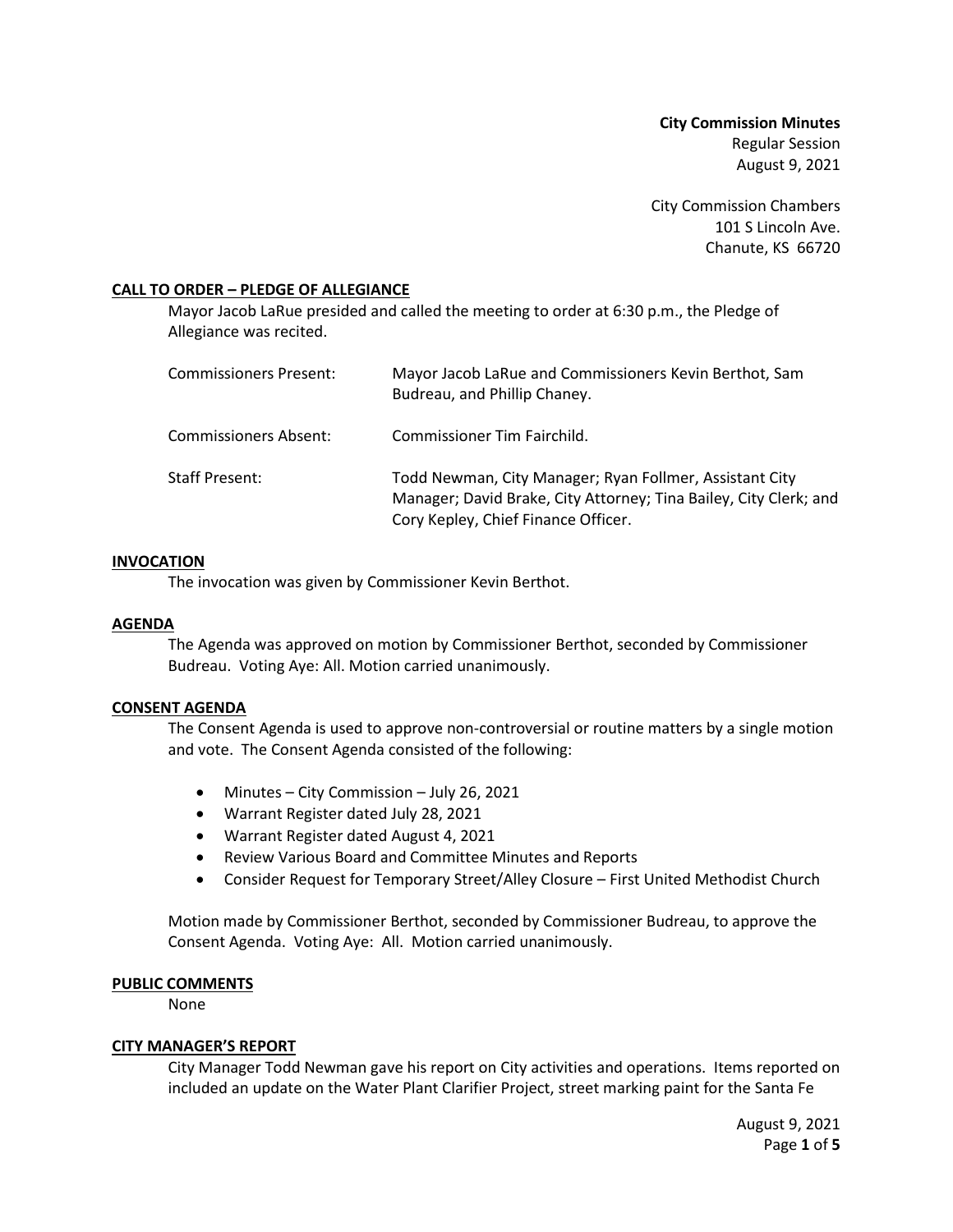Avenue Overlay Project, the 112 West Main Project, and an update on the demolition of a portion of the Mel's Sports Bar building.

General discussion was made. Comments were made by City Manager Todd Newman.

### **NEW BUSINESS**

### **PRESENTATION OF THE 2020 AUDIT**

Neil Phillips with Jarred, Gilmore and Phillips, PA presented the 2020 Audit to the Commission. He reported that the Audit did not identify any deficiencies in internal control that are considered to be material weaknesses.

General discussion was made. Comments were made by City Manager Todd Newman.

Motion made by Commissioner Budreau, seconded by Commissioner Berthot, to adopt the 2020 Audit as presented. Voting Aye: All. Motion carried unanimously.

#### **CONSIDER PUBLIC HEARING DATE FOR 2022 MUNICIPAL BUDGET**

Pursuant to 2021 SB 13, the City is required to conduct a tax rate and budget hearing no earlier than August 20<sup>th</sup>, and no later than September 20<sup>th</sup> of each year.

The budget establishes the allocation of financial resources expected to be available to deliver municipal services for 2022.

General discussion was made. Comments were made by City Manager Todd Newman.

Motion made by Commissioner Budreau, seconded by Commissioner Berthot, to set August 23, 2021 as the date to hold the required Public Hearing for the 2022 Municipal Budget. Voting Aye: All. Motion carried unanimously.

#### **CONSIDER WATER RATE ADJUSTMENT**

During the recent budget work sessions City Commissioners have discussed adjusting rates for certain City utilities. Adjusting periodically individual utility rates helps each utility receive sufficient revenue to cover the expenses of operation. The proposed new rates should meet the discussed goal of having positive yearly balances in each utility.

General discussion was made. Comments were made by City Manager Todd Newman and Chief Finance Officer Cory Kepley.

Motion made by Commissioner Budreau, seconded by Commissioner Berthot, to pass an Ordinance Amending Chanute Municipal Code Sections 14.16.010 and 14.16.030 Pertaining to Water Schedule and Charges as presented. Voting Aye: All. Motion carried unanimously.

The Ordinance was assigned: No. 2639

Commission consensus was to annually review the rate of each utility.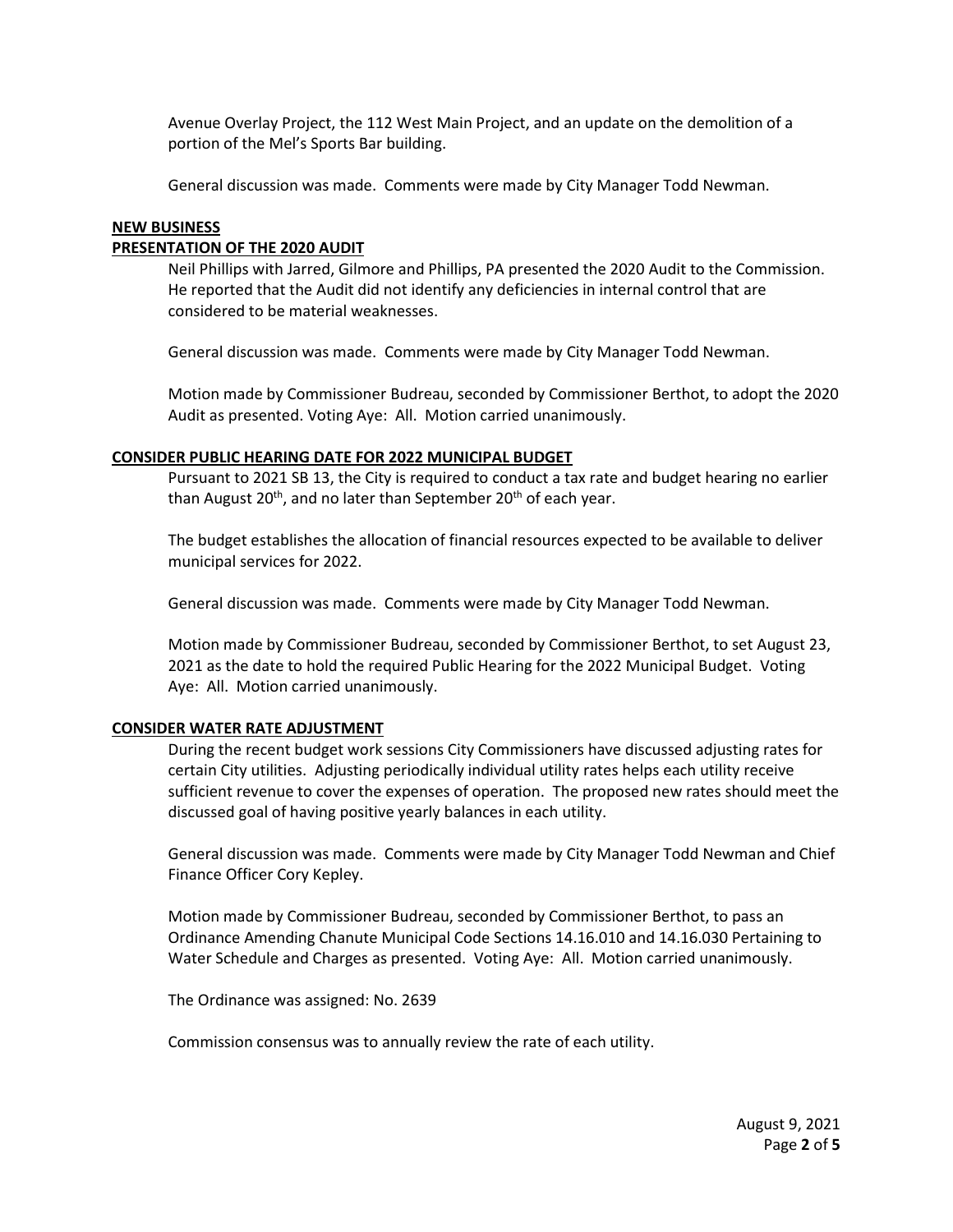### **CONSIDER REFUSE RATE ADJUSTMENT**

During the recent budget work session City Commissioners have discussed adjusting rates for certain City utilities. Adjusting periodically individual utility rates helps each utility receive sufficient revenue to cover the expenses of operation. The proposed new rates should meet the discussed goal of having positive yearly balances in each utility.

General discussion was made. Comments were made by City Manager Todd Newman, City Attorney David Brake, and Chief Finance Officer Cory Kepley.

Motion made by Commissioner Budreau, seconded by Commissioner Berthot, to pass an Ordinance Amending Chanute Municipal Code Sections 8.08.170 Pertaining to Refuse Fees as presented. Voting Aye: All. Motion carried unanimously.

The Ordinance was assigned: No. 2640

Commission consensus was to annually review the rate of each utility.

### **REQUEST TO EXCHANGE FEDERAL FUNDS**

On February 5, 2018 KDOT and the City of Chanute entered into a supplemental agreement with KDOT regarding the federal fund exchange program (Supplemental No. 1 to Agreement No. 74- 16). A program which allows a local public agency (LPA) to trade all or a portion of its federal fund allocations in a specific federal fiscal year with KDOT in exchange for state transportation dollars or with another LPA in exchange for their local funds. The exchange rate for the program is \$.90 of state funds for every \$1.00 of local federal obligations authority exchanged. State funds will be paid on a reimbursement basis as the LPA incur costs.

Currently the amount of City federal funds available to be exchanged is \$124,169.13. State funds must be used for transportation project(s) in accordance with the program guidelines and would be paid on a reimbursement basis as the City incurs costs on the project(s).

General discussion was made. Comments were made by City Attorney David Brake and City Manager Todd Newman.

Motion made by Commissioner Budreau, seconded by Mayor LaRue, to approve the Request to Exchange Federal Funds and authorize the City Manager to complete and sign required forms. Voting Aye: All. Motion carried unanimously.

### **NEIGHBORHOOD REVITALIZATION APPLICATIONS – HOME TEAM PROPERTIES**

Home Team Properties has submitted two applications under the Neighborhood Revitalization Program. It has been verified that the properties listed under the scope of the application, 2409 W Third - parcel identification number 067-044-19-0-30-01-059.00-0 and 2410 W Third – parcel identification number 067-044-19-0-30-01-060.00-0 are within the scope of the city limits of Chanute. The applications have been reviewed by the Neosho County Appraisers office along with the Neosho County Treasurer's office.

General discussion was made. Comments were made by Assistant City Manager Ryan Follmer.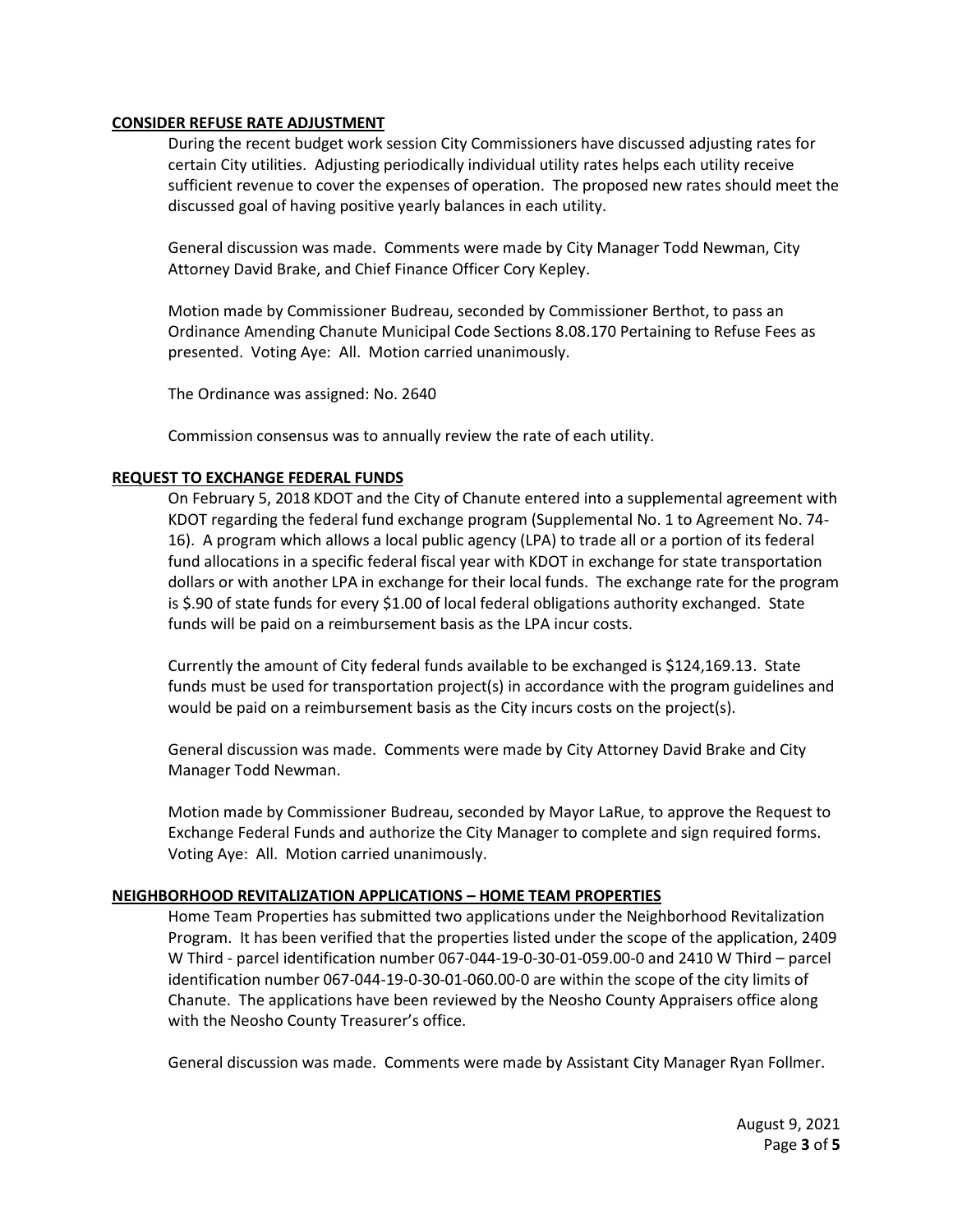Motion made by Commissioner Berthot, seconded by Commissioner Budreau, to approve the Neighborhood Revitalization Applications – Home Team Properties for 2409 W Third & 2410 W Third. Voting Aye: All. Motion carried unanimously.

## **PROPERTY RESOLUTION – 1520 SOUTH WESTERN PROPERTY RESOLUTION – 902 NORTH STEUBEN PROPERTY RESOLUTION – 519 NORTH GARFIELD PROPERTY RESOLUTION – 119 SOUTH HIGHLAND PROPERTY RESOLUTION – 127 SOUTH GRANT**

Motion made by Commissioner Budreau, seconded by Commissioner Berthot, to adopt resolution declaring that the above properties are in violation of Chanute Municipal Codes and authorizing abatement of certain nuisances as presented. Voting Aye: All. Motion carried unanimously.

The Resolutions were assigned: No. 2021-63, No. 2021-64, No. 2021-65, No. 2021-66, and No. 2021-67.

### **COMMISSION COMMENTS**

Commissioner Budreau reported that he continues to receive requests for downtown restrooms on Main Street.

General discussion was made. Comments were made by City Manager Todd Newman.

City Manager Newman reported that the grant application submitted by the Downtown Revitalization Commission for downtown restrooms is pending approval.

Commissioner Chaney commented on Property Resolutions and the process that is done prior to reaching the City Commission for review and approval.

Commissioner Chaney requested that the City Commission consider review of the City's Fiber Rates.

General discussion was made. Comments were made by City Manager Todd Newman.

Commission consensus was to place City Fiber Rates on a future Agenda for review and discussion.

Commissioner Berthot commented on improvements to the lighting within the Industrial Park and thanked the City for completing this project.

Mayor LaRue commented on the availability of Federal Infrastructure Stimulus funds.

General discussion was made. Comments were made by City Manager Todd Newman.

City Manager Newman reported that City staff continues to watch for available funding resources for improvements to City infrastructure.